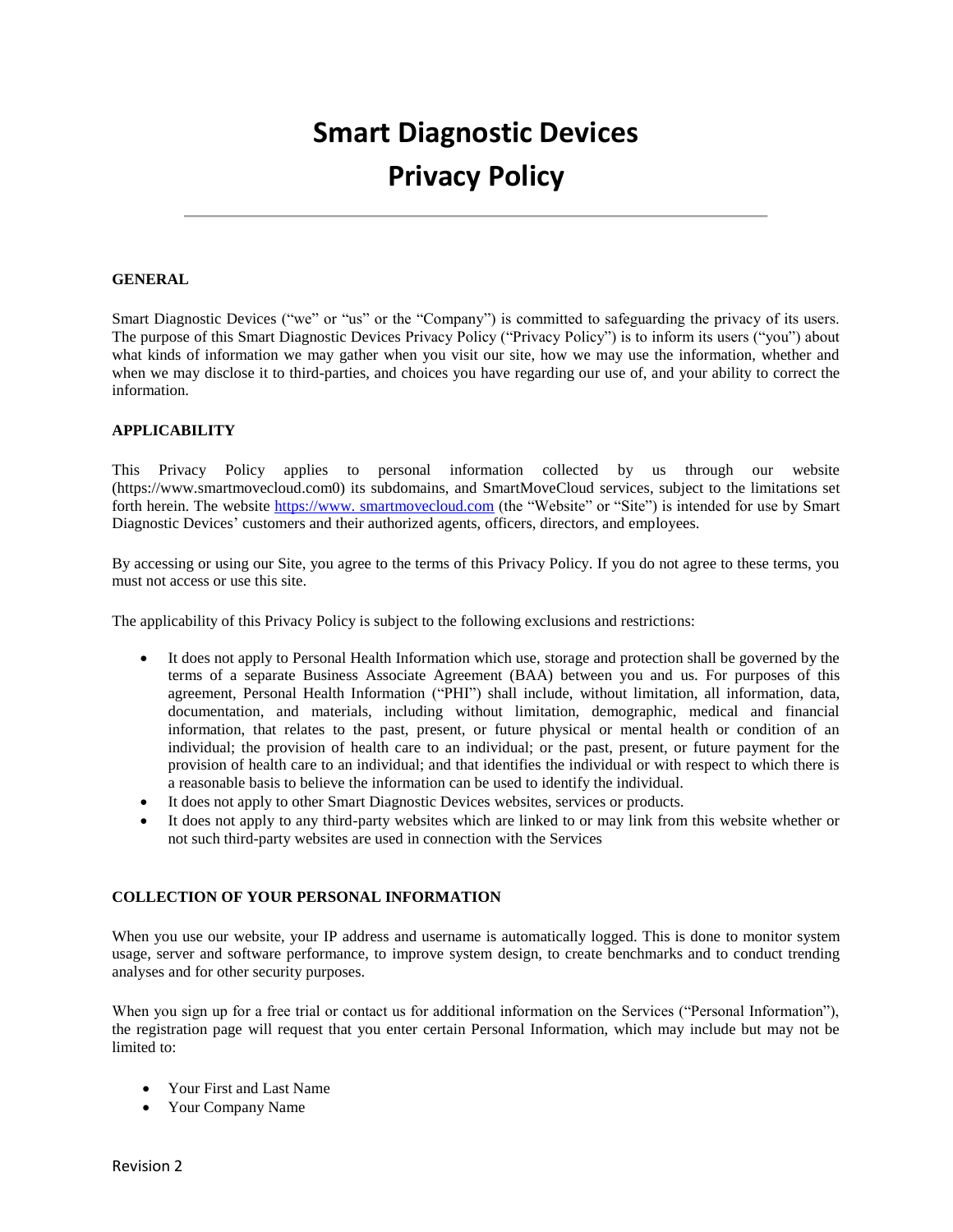- The Department relevant to you
- Your Job Title
- What audiometer you currently have, if any
- Country of Operation
- Phone Number
- Email address

## **USE OF YOUR PERSONAL INFORMATION**

Smart Diagnostic Devices collects and uses your Personal Information to improve its sites and deliver the Services, or carry out the transactions that you have requested. This may include, but is not limited to, providing you with more effective customer service, or making the sites or services easier to use by eliminating the need to re-enter the same information repeatedly.

Additionally, we may use your personal information to contact you for the purposes of product information, service updates, notifications relating to the Services, newsletters and tailored savings opportunity messages; to monitor system usage, server and software performance; to improve system design; to create benchmarks; to conduct trending analyses; to assist you with technical support issues; to comply with any laws, regulation, court orders, subpoenas or other legal process or investigation and to protect ourselves and other individuals from harm; to assist in due diligence relating to any corporate action such as a merger, amalgamation, sale or divestiture, provided that reasonable safeguards are taken to protect the confidentiality of Personal Information in our possession. You will be notified via email and/or a prominent notice on our Site of any change in ownership or uses of your Personal Information, as well as any choices you may have regarding your Personal Information.

When you submit your personal information to us, you understand and agree that we may transfer, store and process your Personal Information on secure servers which may or may not be located in the United States of America.

We may send you pertinent information about the Company, the Service, our business partners and third party services. You will have the opportunity to unsubscribe; to be removed from our mailing list if you choose and you will no longer receive certain information from our Company and/or our business partners. If you do not wish to have your e-mail address used for promotional purposes by us, you may withdraw consent at a later time by clicking on the "unsubscribe" link located in the emails sent by us or our third party affiliates. After unsubscribing from a list, you may still receive notices pertinent to your account, but you will no longer receive promotional messages.

## **USING AND ACCESSING PERSONAL INFORMATION FOR SUPPORT**

Smart Diagnostic Devices provides support services via telephone, email and/or online through various legal entities which may or may not be part of Smart Diagnostic Devices.

Support requests are collected and handled by the appropriate personnel. Smart Diagnostic Devices saves all information provided by the user relative to providing the contractual services, and may exchange the information collected within Smart Diagnostic Devices or with third parties in accordance with this Privacy Policy.

# **HOW WE SHARE INFORMATION COLLECTED**

We may disclose personal information that you provide to our Service, to the following third parties:

- Our subsidiaries and affiliates.
- Contractors, business partners and service providers we use to support our Service and business partners who provide services on your behalf.
- In the event of merger, acquisition, or any form of sale or transfer of some or all of our assets (including in the event of a reorganization, dissolution or liquidation), in which case personal information held by us about our Customers will be among the assets transferred to the buyer or acquirer.